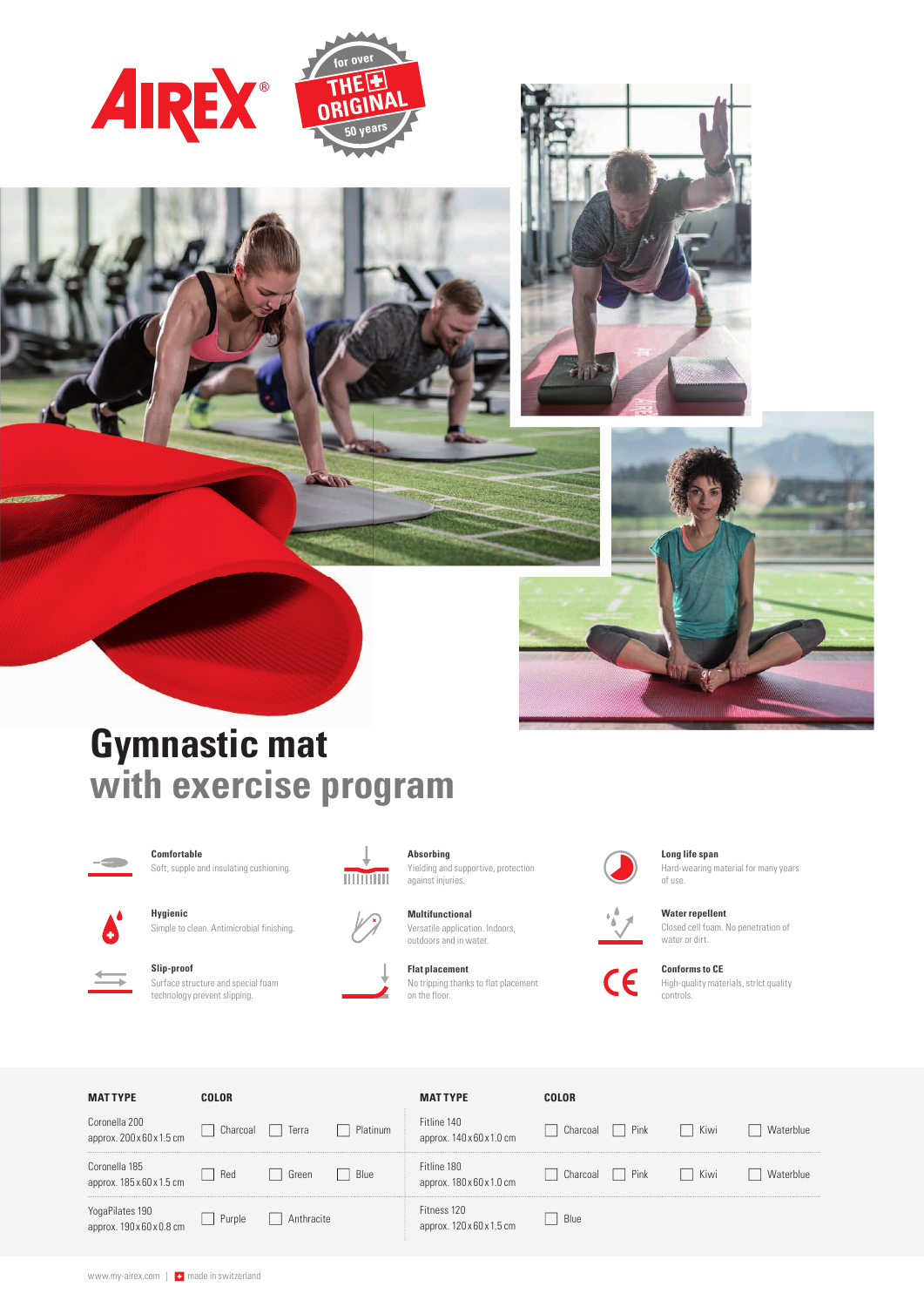

## **20 Minutes For your health and good shape**

The exercises are designed so that no special warm-up is required. Focus on completing the exercise slowly and correctly with good control at the outset, and pay attention to your body's self-perception.

## **Exercises**

All exercises are performed slowly and with awareness. Start with fewer repetitions and then increase their number gradually. Quality comes before quantity! Find out what your weakness or weaker side is and then work on that diligently. Vary the choice of exercises and train at least every second day, always selecting different exercises. If you do all the exercises, training twice a week is sufficient.

#### **Warm-up Relaxation**

After the last exercise, relax briefly while lying on your back by taking a few breaths, consciously being aware of your breathing rhythm and inhaling from the abdomen. Tension leaves your body as you exhale!

#### **Exercise 1: Front/rear lunge** Buttocks, legs/extensors



#### Exercise description

- Upright standing position
- Lunge to the front and rear, alternating with the same leg, always at a 90-degree angle



Lunges without setting down the leg, without contact between the knee and floor, with rotation of the upper body Progression

6 – 12 repetitions per side 8 – 15 repetitions per side

#### **Exercise 3: Hip bridge** Buttocks, legs, back/extensors



Exercise description **Progression** 

- Lie on your back, feet flat on the floor
- Raise (extend) the hips to full extension. Actively use the buttock musculature



Perform the exercise on one leg or extend with power (dynamic)

#### Recommended intensity

 $6 - 12$  repetitions,  $1 - 3$  series or  $6 - 8$ repetitions per side, 1 – 3 series or hold for  $15 - 60$  seconds,  $1 - 3$  series

#### **Exercise 2: Half squat** Buttocks, back, legs/extensors





- Upright standing position • With the upper body upright, push the
- pelvis back and slowly bend the knees to 90 degrees

## **Exercise 4: Four Point Back, abdomen/core**





- Four Point position
- First raise one arm, then one leg, then diagonally without changing your position



**Prevention**



#### Progression

Cross your hands behind your neck, practice close to a wall or perform controlled deeper squats

Recommended intensity **Recommended intensity** Recommended intensity



#### Progression

Bring the elbow and knee of the diagonally opposite limbs together underneath the body

#### Recommended intensity

8 – 15 repetitions and three series per side

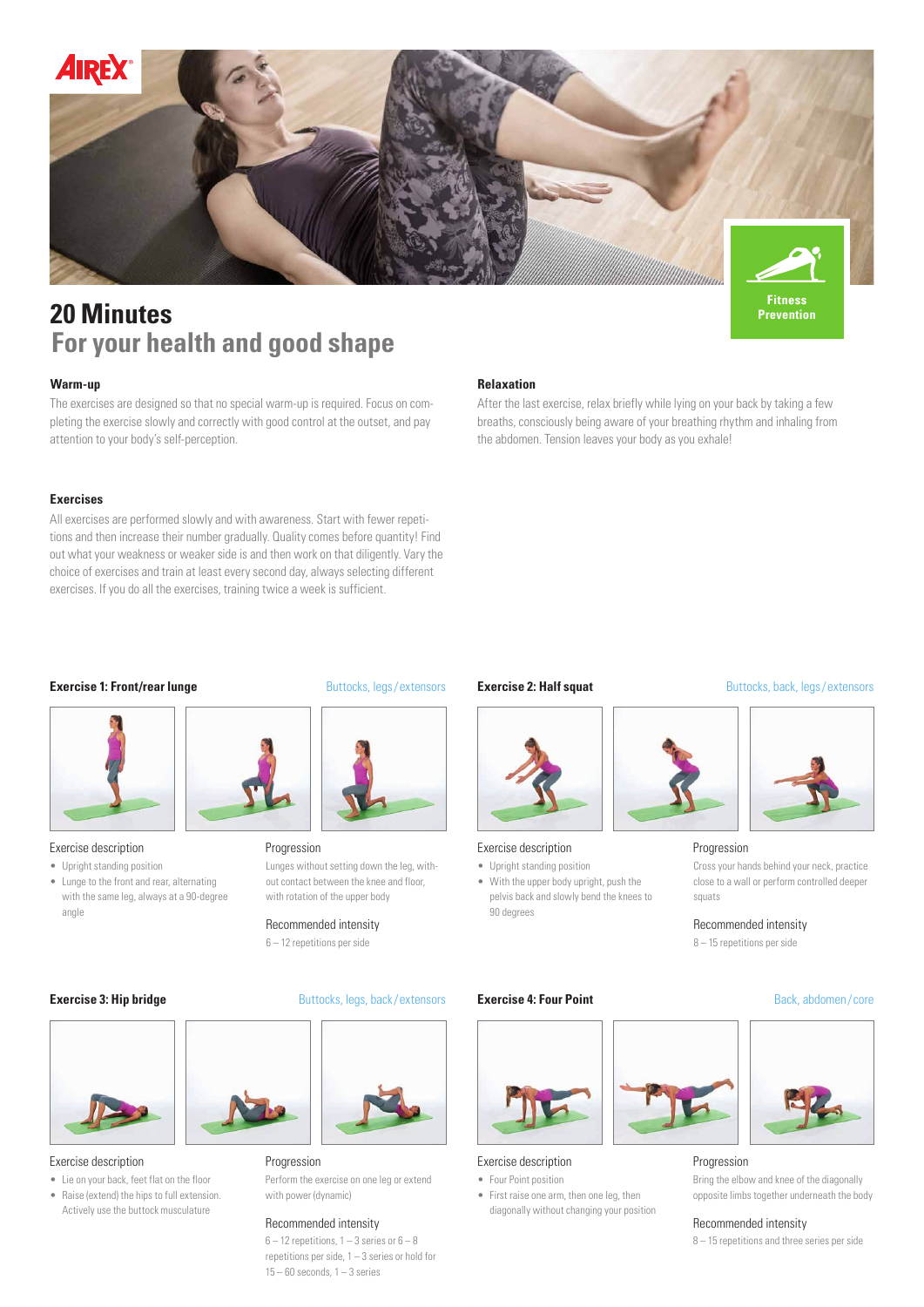

#### Exercise description **Progression** Progression **Progression Progression Progression**

- Forearm push-up
- Push-up on the forearms, stabilise the shoulder and hip axis in parallel
- Lift the extended arm or leg off the floor

## **Exercise 5: Plank** Back, abdomen, shoulders, hips/core





## Exercise description

- Push-up position • Push-up on the hands, stabilise the
- Recommended intensity **Recommended intensity Recommended intensity** 
	-

#### **Exercise 6: Push-up position** Back, abdomen, shoulders, hips/core



Lift the extended arm or leg off the floor • Push-up position Lift the extended arm or leg off the floor

8 – 15 repetitions and three series per side **by the Set and the extended arm or leg off the floor** and the extended arm or leg off the floor and three series per side

#### **Exercise 7: Glute stretch** Buttocks, hips/flexibility



- Push-up position
- Pull the leg as far as possible under the body and lie down with the upper body stretched out

## **Exercise 9: Hip mobilisation** Buttocks, hips/flexibility



#### Exercise description

- Sit sideways on the buttocks, upper body upright, rear leg angled out
- Slowly lie down the upper body over the thigh in front

• Side plank, upper body in one line, upper leg supported

• Alternate between extending the upper arm and rolling it up under the body

body

3 x 20 seconds per side

Recommended intensity

Extend the arms forward, switch sides in one motion without support of the hands, move the upper body back and forth over the leg in front



yourself on the bottom foot Exercise description **Progression** 

10 repetitions and three series per side Recommended intensity



- Lie on your side on the floor, legs bent at 90 degrees, arms extended in front of the body
- The upper arm slowly makes a semicircle with floor contact to the other side



## Exercise description

• Lying on the back

Exercise description

legs

• In one motion, roll up the upper and lower body as far as possible while angling the

- Forearm push-up • From the forearm push-up, straighten up to the push-up on the hands
- 

The hand keeps contact with the floor, elbow

## Progression

Perform the exercise on the Balance-pad

6 – 10 repetitions

#### **Exercise 12: Roll-up** Abdomen, hips/core



#### Progression

Extend the arms upwards, straighten the torso as far as possible

## Recommended intensity

10 repetitions and three series

# Progression

3 repetitions per side, 10 seconds Recommended intensity

## **Exercise 11: Side plank** Shoulder girdle, torso, hips/core



Keep the legs extended and only support

Wander to the left and right with the upper Exercise description Progression Progression Exercise description





Recommended intensity





**Exercise 8: Shoulder circle** Shoulder, thoracic spine/flexibility

extended

3 repetitions per side

Recommended intensity